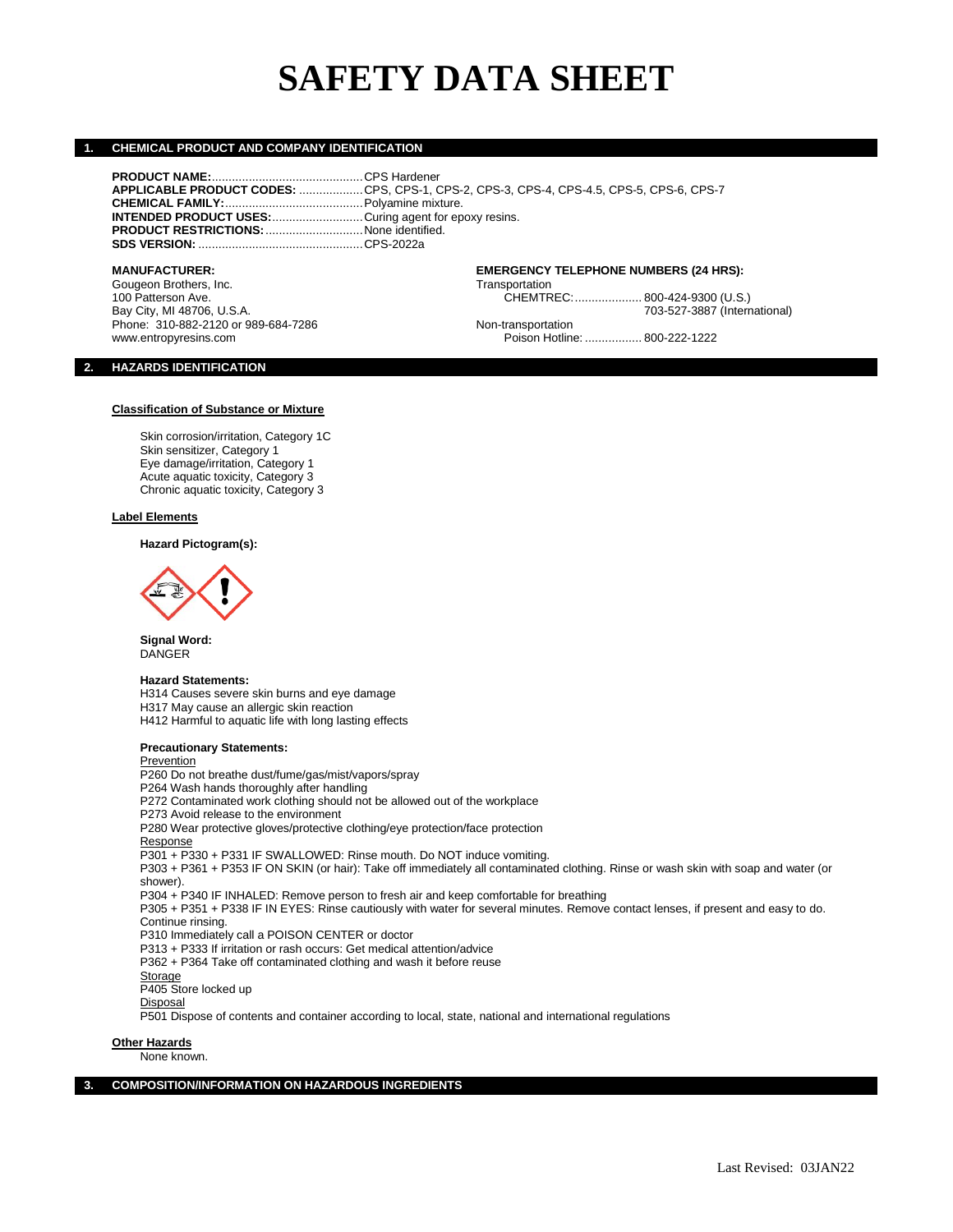# CPS Hardener

| <b>INGREDIENT NAME</b>                                                                                               | CAS#            | <b>CONCENTRATION (%)</b> |
|----------------------------------------------------------------------------------------------------------------------|-----------------|--------------------------|
| Fatty acids, C18-unsatd., dimers, oligomeric reaction products with tall-oil fatty<br>acids and triethylenetetramine | 68082-29-1      | $30 - 60$                |
| Polyoxypropylenediamine                                                                                              | $9046 - 10 - 0$ | $10 - 30$                |
| Isophorondiamine                                                                                                     | 2855-13-2       | $10 - 30$                |
| Triethylenetetramine, reaction products with propylene oxide                                                         | 26950-63-0      | $10 - 30$                |
| Triethylenetetramine                                                                                                 | 112-24-3        | 1-5                      |

The exact chemical identity and/or exact percentage (concentration) of each ingredient may be held as a trade secret. Any ingredient not disclosed may not to pose a health or environmental hazard, or may only be present in concentrations that do not require disclosure. Refer to Section 15 for any information regarding a CBI claim.

### **4. FIRST AID MEASURES**

**FIRST AID FOR EYES**........................................................................ SYMPTOMS: Causes eye burns and eye damage. RESPONSE: Flush immediately with water for at least 15 minutes. Remove contact lenses if present and easy to do. Immediately call a POISON CONTROL CENTER or doctor.

### **FIRST AID FOR SKIN**......................................................................... SYMPTOMS: Causes skin burns, redness and irritation. May cause allergic skin reaction and sensitization. RESPONSE: Immediately wash skin with soap and water. Immediately call a POISON CONTROL CENTER or doctor.

**FIRST AID FOR INHALATION**............................................................ SYMPTOMS: Can cause respiratory irritation, shortness of breath or cough. RESPONSE: Remove to fresh air if effects occur and keep comfortable for breathing. Immediately consult with a physician if symptoms develop and persist.

### **FIRST AID FOR INGESTION**.............................................................. SYMPTOMS: May cause gastrointestinal irritation or ulceration. May cause burns of the mouth and throat. Rinse mouth with water. DO NOT induce vomiting. If vomiting should occur, keep airway clear. Treat symptomatically. Immediately call POISON CONTROL CENTER or doctor.

# **5. FIRE FIGHTING MEASURES**

**EXTINGUISHING MEDIA:** .................................................................. SUITABLE: Foam, carbon dioxide (CO2), dry chemical, or water spray or mist. NON-SUITABLE: Direct water stream.

**FIRE AND EXPLOSION HAZARDS:** .................................................. During a fire, smoke may contain the original materials in addition to combustion products of varying composition which may be toxic and/or irritating. Combustion products may include, but are not limited to: oxides of nitrogen, carbon monoxide, carbon dioxide, volatile amines, ammonia, nitric acid. When mixed with sawdust, wood chips, or other cellulosic material, spontaneous combustion can occur under certain conditions. Heat is generated as the air oxidizes the amine. If the heat is not dissipated quickly enough, it can ignite the sawdust.

**SPECIAL FIRE FIGHTING PROCEDURES:** ....................................... Use full-body protective gear and a self-contained breathing apparatus. Use of water may generate toxic aqueous solutions. Do not allow water run-off from fighting fire to enter drains or other water courses.

### **6. ACCIDENTAL RELEASE MEASURES**

**EMERGENCY PROCEDURES:** .......................................................... Keep unnecessary and unprotected personnel from entering area. Use appropriate safety and personal protective equipment as indicated in Section 8.

**MITIGATION AND CLEAN UP PROCEDURES:**................................. Stop leak without additional risk. Isolate area. Dike and absorb with inert material (*e.g.*, sand) and collect in a suitable, closed container. Do not use sawdust, wood chips or other cellulosic materials to absorb the spill, as the possibility for spontaneous combustion exists. Warm, soapy water may be used to clean residual.

**ENVIRONMENTAL PRECAUTIONS:**.................................................. Prevent from entering into soil, ditches, sewers, waterways and groundwater. See Section 12 for environmental impact information.

### **7. HANDLING AND STORAGE**

**STORAGE TEMPERATURE (min./max.):** .......................................... 40°F (4°C) / 90°F (32°C).

**STORAGE:**......................................................................................... Store in cool, dry place away from high temperatures and moisture. Store away from ignition sources. Keep container tightly closed. Store in a secure location with restricted access or store locked up. Store away from incompatible materials and avoid conditions listed on Section 10.

**HANDLING PRECAUTIONS:** ............................................................. Use only with adequate ventilation. Do not breathe vapors or mists from heated material. Avoid exposure to concentrated vapors. Avoid skin and eye contact. Wash thoroughly after handling. When mixed with epoxy resin this product causes an exothermic reaction, which in large masses, can produce enough heat to undergo thermal decomposition damage or ignite surrounding materials. Fumes and vapors released as a result of thermal decomposition can vary widely in composition and toxicity.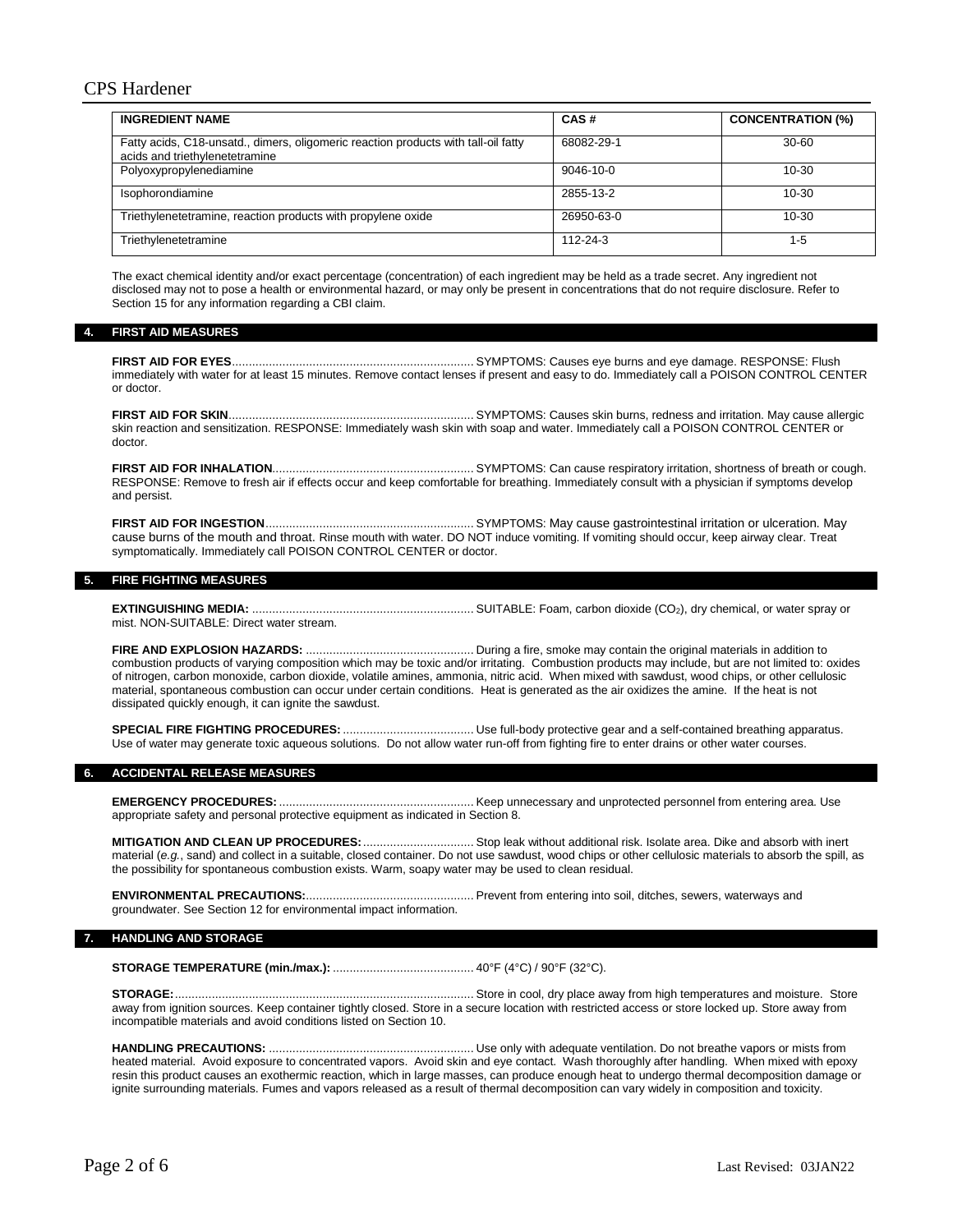### **8. EXPOSURE CONTROLS/PERSONAL PROTECTION**

**ENGINEERING CONTROLS:** ............................................................. Use with adequate general ventilation and/or local ventilation to keep exposures below established limits.

**EYE PROTECTION GUIDELINES:** ..................................................... Chemical splash-proof goggles or face shield.

### **SKIN PROTECTION GUIDELINES:**.................................................... Wear liquid-proof, chemical resistant gloves (nitrile-butyl rubber, neoprene, butyl rubber or natural rubber) and full body-covering clothing.

**RESPIRATORY PROTECTION GUIDELINES:**................................... When ventilation cannot be made adequate enough to keep exposures below established limits, use a NIOSH approved respirator with an organic vapor cartridge, organic vapor cartridge + P100, or a multi-contaminant cartridge, depending on specific workplace conditions. Consult with your respirator and cartridge supplier to ensure proper selection of respirator and cartridge based on ingredients listed in Section 3 and specific workplace conditions. Use and select a respirator according the guidelines established in OSHA 1910.134 or other applicable respiratory protection standard.

**ADDITIONAL PROTECTIVE MEASURES:**......................................... Use where there is immediate access to safety shower and emergency eye wash. Wash thoroughly after use. Contact lens should not be worn when working with this material. Generally speaking, working cleanly and following basic precautionary measures will greatly minimize the potential for harmful exposure to this product under normal use conditions.

**OCCUPATIONAL EXPOSURE LIMITS:** ............................................. Exposure limits may not be established for this product as a whole. For established exposure limits of specific ingredients in this product, or other available exposure limit information, refer to the table below.

| <b>Ingredient Name</b>                                                                                                  | CAS#            | <b>Exposure Limit Information</b>             |
|-------------------------------------------------------------------------------------------------------------------------|-----------------|-----------------------------------------------|
| Fatty acids, C18-unsatd., dimers, oligomeric<br>reaction products with tall-oil fatty acids and<br>triethylenetetramine | 68082-29-1      | No data available                             |
| Polyoxypropylenediamine                                                                                                 | $9046 - 10 - 0$ | No data available                             |
| Isophorondiamine                                                                                                        | 2855-13-2       | No data available                             |
| Triethylenetetramine, reaction products with                                                                            |                 |                                               |
| propylene oxide                                                                                                         | 26950-63-0      | No data available                             |
| Triethylenetetramine                                                                                                    | 112-24-3        | AIHA WEEL: 1 ppm; 6 mg/ m3; Absorbed via skin |

### **9. PHYSICAL AND CHEMICAL PROPERTIES**

| PARTITION COEFFICIENT, n-OCTANOL/WATER (log Pow) No data. |  |
|-----------------------------------------------------------|--|
|                                                           |  |
|                                                           |  |
|                                                           |  |
|                                                           |  |

epoxy resin and hardener. The combined VOC content for the resin and hardener system is listed below.

|                       | <b>VOC Content</b> |      |
|-----------------------|--------------------|------|
| <b>Resin/Hardener</b> | (a/L)              |      |
|                       |                    |      |
| $305 / CPS$ .         |                    | റ ററ |

### **10. STABILITY AND REACTIVITY**

**STABILITY:**........................................................................................ Product is stable at normal temperatures and pressures.

**REACTIVITY/HAZARDOUS REACTIONS:**......................................... Product will not react by itself. A mass of more than one pound of product plus an epoxy resin will cause irreversible polymerization with significant heat buildup and pressure. Reacts violently with oxidizing materials.

**INCOMPATIBILITIES:** ........................................................................ Avoid acids, oxidizing materials, halogenated organic compounds (*e.g.*, methylene chloride). External heating or self-heating could result in rapid temperature increase and pressure build up. If such a condition were to occur in a drum, the drum could expand and rupture violently.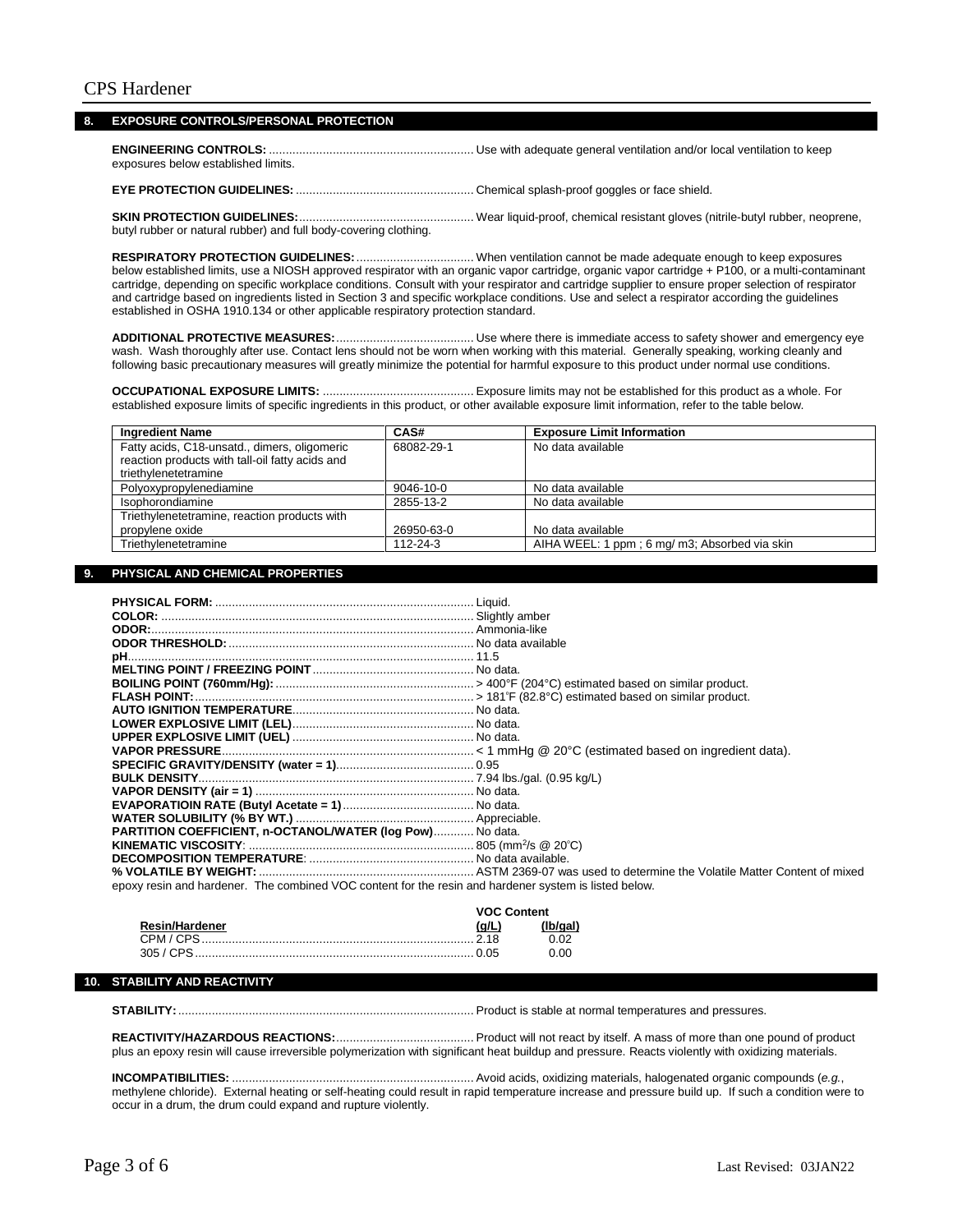### **CONDITIONS TO AVOID:** .................................................................. Avoid excessive heat.

**DECOMPOSITION PRODUCTS:**........................................................ Very toxic fumes and gases when burned or otherwise heated to thermal decomposition. Decomposition products may include, but not limited to: oxides of nitrogen, volatile amines, ammonia, nitric acid.

### **11. TOXICOLOGICAL INFORMATION**

| <b>Ingredient Name</b>                                                                                                                                                                                                                          | CAS#       | $LD_{50}$ Oral        | LD <sub>50</sub> Dermal | LC <sub>50</sub> Inhalation   |
|-------------------------------------------------------------------------------------------------------------------------------------------------------------------------------------------------------------------------------------------------|------------|-----------------------|-------------------------|-------------------------------|
| Fatty acids, C18-unsatd., dimers, oligomeric<br>reaction products with tall-oil fatty acids and<br>triethylenetetramine                                                                                                                         | 68082-29-1 | No data               | No data                 | No data                       |
| Polyoxypropylenediamine                                                                                                                                                                                                                         | 9046-10-0  | 2855 mg/kg            | 2980 mg/kg              | >0.74 mg/L 8h mist            |
| Isophoronediamine                                                                                                                                                                                                                               | 2855-13-2  | 1030 mg/kg            | >2000 mg/kg             | $> 5.01$ mg/l 4h<br>dust/mist |
| Triethylenetetramine, reaction products with<br>propylene oxide                                                                                                                                                                                 | 26950-63-0 | > 2000 mg/kg<br>(ATE) | > 2000 mg/kg<br>(ATE)   | No data                       |
| Triethylenetetramine                                                                                                                                                                                                                            | 112-24-3   | 1716 mg/kg            | 1465 mg/kg              | No data                       |
| based on acute toxicity estimation methods using ingredient data.<br>meet classification criteria.<br>meet classification criteria. Significant exposure can result in absorption causing headache and nausea.<br>meet classification criteria. |            |                       |                         |                               |
| immediate. May cause persistent irritation or dermatitis.                                                                                                                                                                                       |            |                       |                         |                               |
| vision. May cause corneal damage resulting in vision impairment or even blindness.                                                                                                                                                              |            |                       |                         |                               |
| meet classification criteria.                                                                                                                                                                                                                   |            |                       |                         |                               |
|                                                                                                                                                                                                                                                 |            |                       |                         |                               |
| classification criteria.                                                                                                                                                                                                                        |            |                       |                         |                               |
| classification criteria.                                                                                                                                                                                                                        |            |                       |                         |                               |
| classification criteria.                                                                                                                                                                                                                        |            |                       |                         |                               |
| SPECIFIC TARGET ORGAN TOXICITY (Single Exposure): Not classified. Based on available data the product does not meet<br>classification criteria.                                                                                                 |            |                       |                         |                               |
| SPECIFIC TARGET ORGAN TOXICITY (Repeated Exposure):  Not classified. Based on available data the product does not meet<br>classification criteria.                                                                                              |            |                       |                         |                               |
| classification criteria.                                                                                                                                                                                                                        |            |                       |                         |                               |
|                                                                                                                                                                                                                                                 |            |                       |                         |                               |
| <b>ECOLOGICAL INFORMATION</b>                                                                                                                                                                                                                   |            |                       |                         |                               |
| Estimate: Aquatic Acute Category 3. Harmful to aquatic life. Avoid release to the environment.                                                                                                                                                  |            |                       |                         |                               |

**CHRONIC AQUATIC TOXICITY**: ........................................................ No specific test data available for the mixture. Calculated Estimate: Aquatic Chronic Category 3. Toxic to aquatic life with long lasting effects. Avoid release to the environment.

**PERSISTANCE AND BIODEGRADABILITY**: ..................................... No specific test data available for the mixture.

**MOBILITY IN SOIL**: ............................................................................ No specific test data available for the mixture.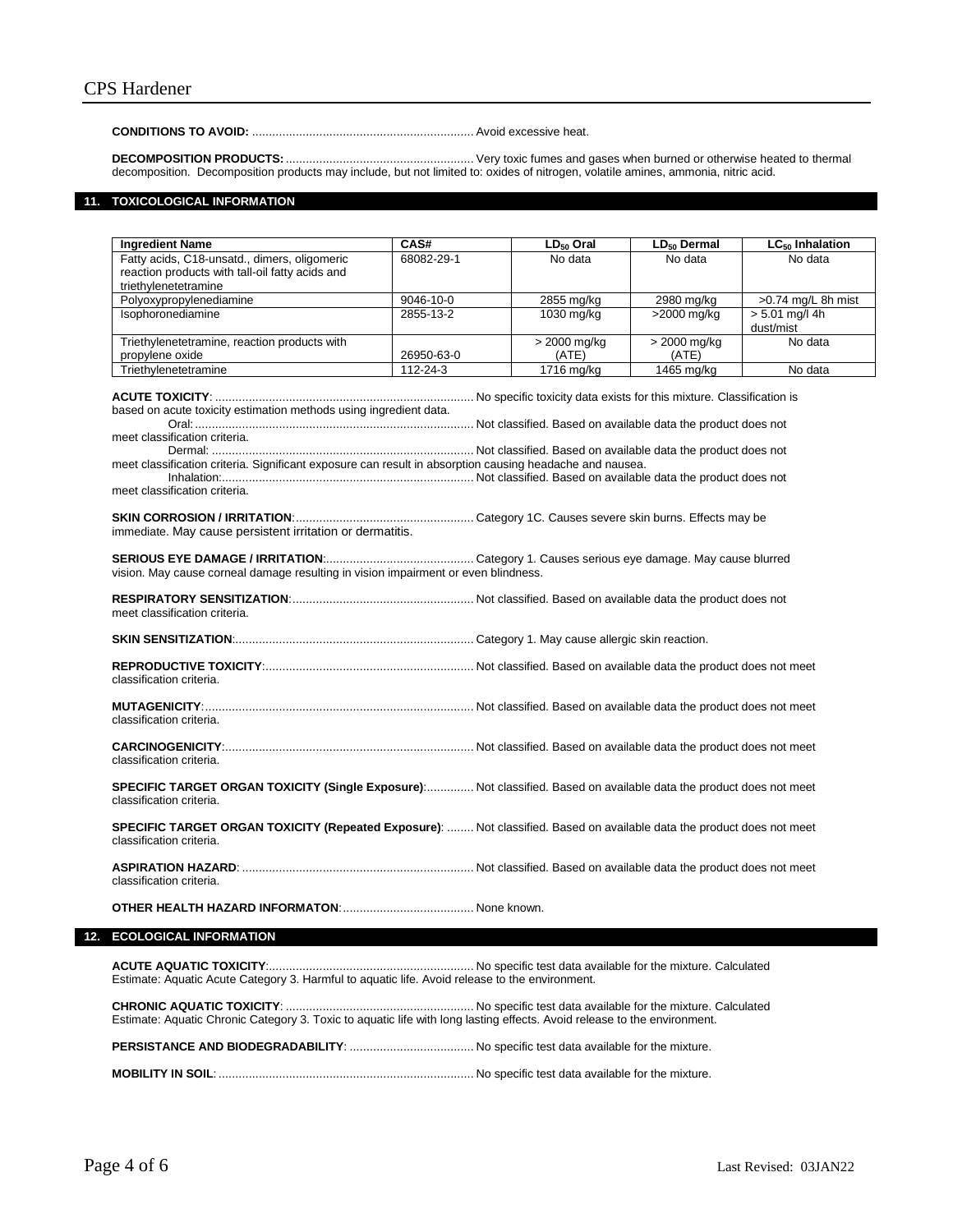**ADDITIONAL ECOTOXICITY INFORMATION**:................................... In the liquid, uncured state, this product may be toxic to aquatic life with long lasting effects. Prevent release to the environment, sewers and natural waters.

| Ingredient                                                   | CAS#            | <b>Ecotoxicity Classification Information</b> |
|--------------------------------------------------------------|-----------------|-----------------------------------------------|
| Fatty acids, C18-unsatd., dimers, oligomeric reaction        | 68082-29-1      | Not classified                                |
| products with tall-oil fatty acids and triethylenetetramine  |                 |                                               |
| Polyoxypropylenediamine                                      | $9046 - 10 - 0$ | Acute Aquatic 3; Chronic Aquatic Cat. 3       |
| Isophoronediamine                                            | 2855-13-2       | Acute Aguatic Cat. 3: Chronic Aguatic Cat. 3  |
| Triethylenetetramine, reaction products with propylene oxide | 26950-63-0      | Aquatic Chronic Cat. 3                        |
| Triethvlenetetramine                                         | $112 - 24 - 3$  | Aquatic Chronic Cat. 3                        |

# **13. DISPOSAL CONSIDERATIONS**

**WASTE DISPOSAL METHOD:**........................................................... Evaluation of this product using RCRA criteria shows that it is not a hazardous waste, either by listing or characteristics, in its purchased form. It is the responsibility of the user to determine proper disposal methods.

Incinerate, recycle (fuel blending) or reclaim may be preferred methods when conducted in accordance with federal, state and local regulations.

### **14. TRANSPORTATION INFORMATION**

| <b>US DOT</b>     |  |
|-------------------|--|
| <b>CANADA TDG</b> |  |
| <b>IMDG</b>       |  |
| <b>ICAO/IATA</b>  |  |

### **15. REGULATORY INFORMATION**

| <b>COUNTRY</b>       | <b>INVENTORY LIST</b> | <b>STATUS</b>                                                       |
|----------------------|-----------------------|---------------------------------------------------------------------|
| <b>United States</b> | TSCA                  | All ingredients are listed or otherwise compliant.                  |
| Europe               | EINECS or ELINCS      | All ingredients are listed or otherwise compliant.                  |
| Canada               | CEPA (DSL/NDSL)       | All ingredients are listed or otherwise compliant.                  |
| Australia            | <b>AICS</b>           | All ingredients are listed or otherwise compliant.                  |
| Japan                | <b>ENCS</b>           | All ingredients are listed or otherwise compliant.                  |
| South Korea          | KECI                  | All ingredients are listed or otherwise compliant.                  |
| China                | <b>IECSC</b>          | Polyamide is not listed or registered. Polymer exemption may apply. |
| Philippines          | <b>PICCS</b>          | All ingredients are listed or otherwise compliant.                  |

**US EPA TSCA Requirements:**........................................................... No data available.

**Canada WHMIS Confidential Business Information (CBI):**.............. No data available.

### **US EPA SARA TITLE III Reporting and Notification Requirements:**